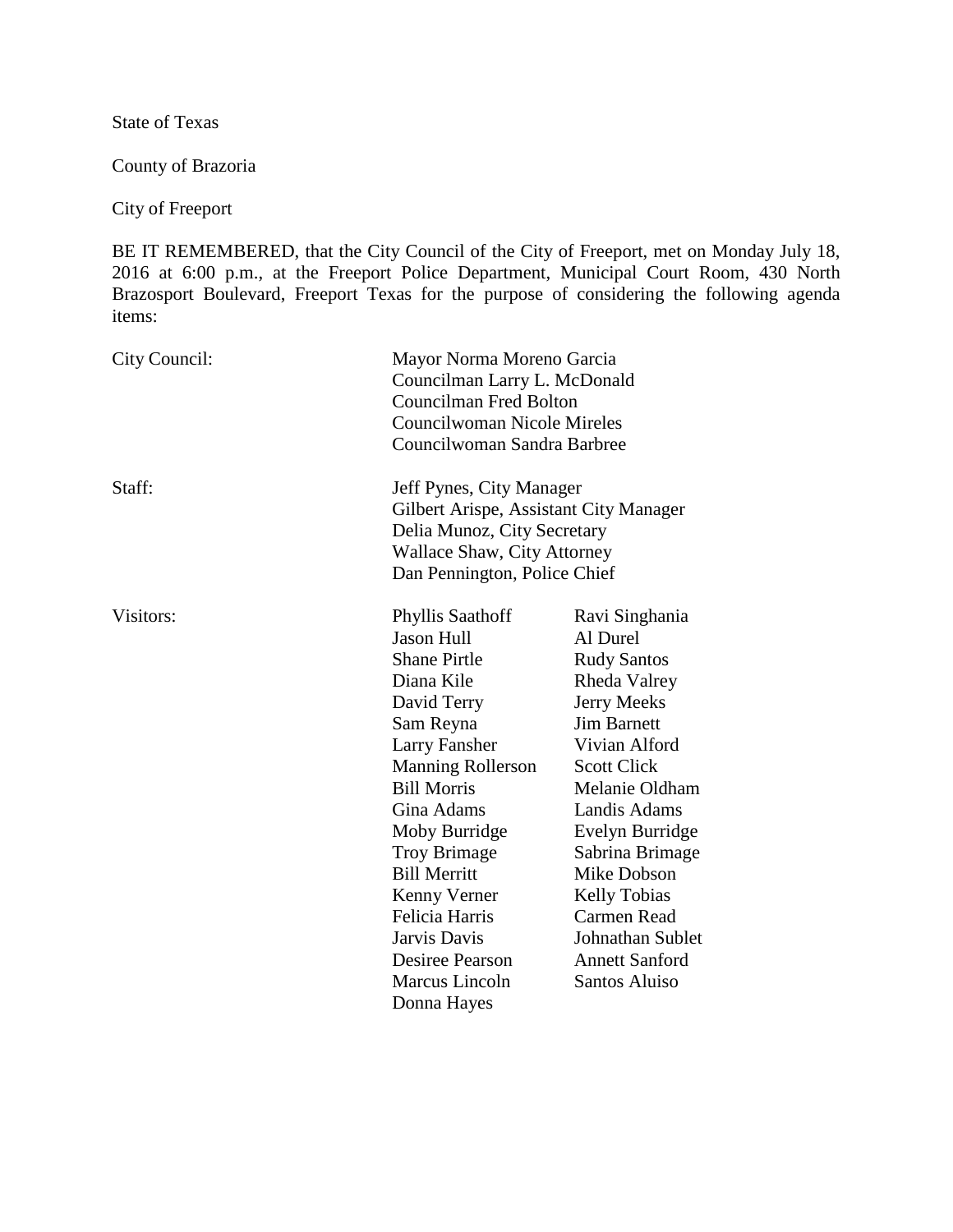## Call to order.

Mayor Norma Moreno Garcia called the meeting to order at 6:00 p.m.

## Invocation.

Johnathan Sublet, Servant Pastor from the Cross Over Community Church offered the invocation.

## Pledge of Allegiance.

Mayor Norma Moreno Garcia led the Pledge of Allegiance.

## Attending citizens and their business.

Manning Rollerson's concern is the speed of trucks on 2nd Street. He was almost run over and jumped in the ditch. He is in agreement that policemen are pulling over citizens running the stop sign on Yellowstone and Ave. O.

Ruben Renobato of 1507 W. 2nd Street conducted a door to door demographic and information survey of the families and property owners. He spoke to 150 families and they have concerns of losing their homes, wants to provide for the needs of their family, and wants to be treated fairly. He asked that when the two entities discuss the East End to consider their wellbeing.

Vivian Alford lives on East End is concerned if they're going to take her house away.

Douglas Domingues stated that on July 11, 2016 Council meeting, a motion was made concerning the City Managers to negotiate a contract not to exceed 3 years, the City Attorney should have acknowledged a violation of the City Charter , Section 4.01 City Manager.

Rita Valrey spoke in behalf of her mother, born in 1927 said her mom is 90 years old and lives on East  $6<sup>th</sup>$  Street. Her concern is the pot holes on East  $6<sup>th</sup>$  Street. The Port offered to buy her mother's property or swap properties, along with 19 other residents as well. The streets need to be repaired.

Kelly Tobias's main concern is the negativity of the City. Some time ago her husband signed a petition and found out later that he was lied to. She is in favor of the Sports Complex and asked Council and the citizens to stay positive.

Troy Brimage concurred with Kelly Tobias. He asked that we stop bashing each other and stop running the City down and to stop negative remarks being said. Kidfest was celebrated with hundreds of kids, held at downtown Memorial Park and was a great event.

Melanie Oldham of 922 West 5th Street asked why we had to have a contract for the City Manager. She conducted a survey on surrounding cities on the employment of City Managers most are hired at will with no agreement. She asked for Mr. Shaw to look into this.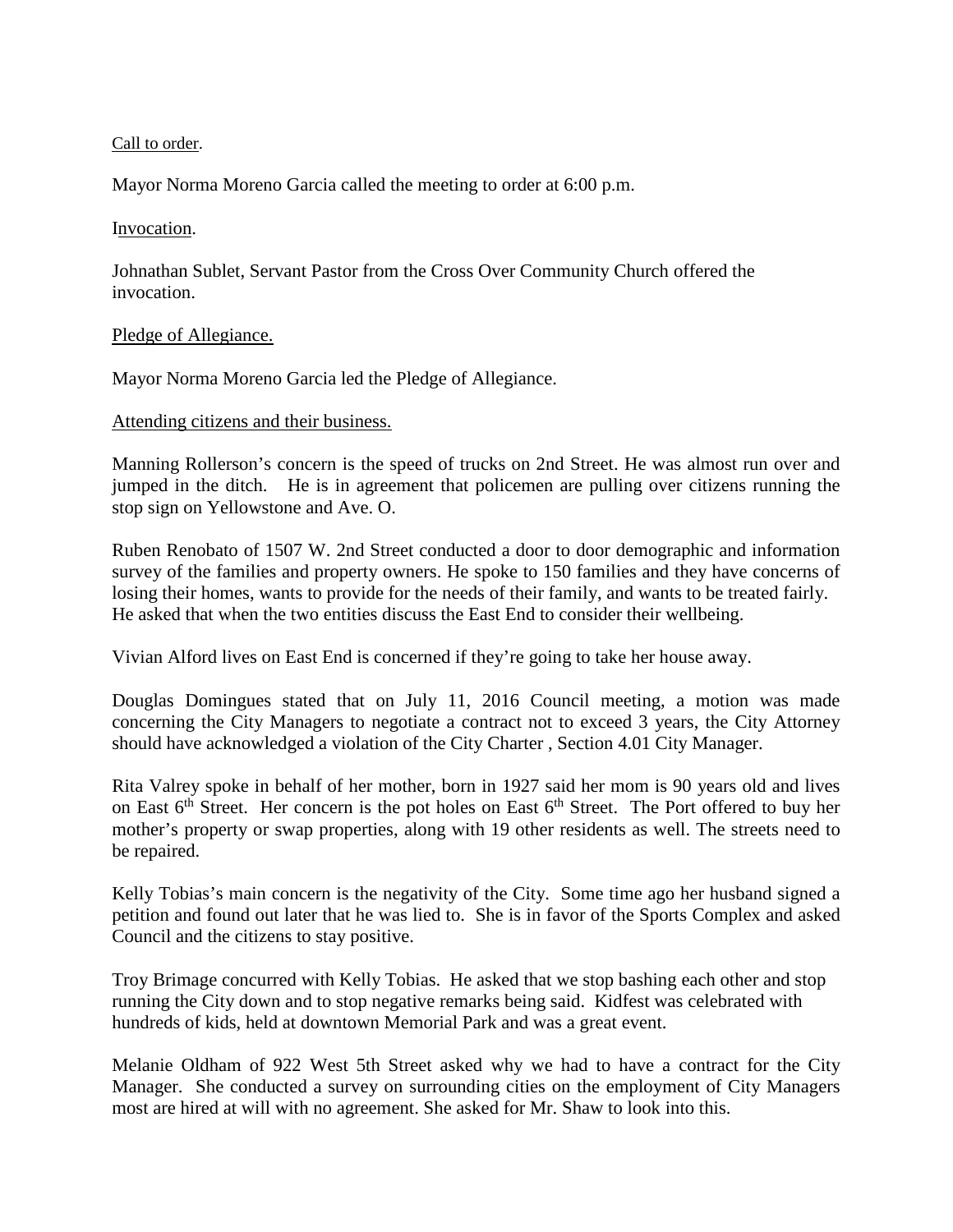Carmen Read is the Director of the Memorial Day Care and nonprofit organization for twenty five years. She thanked the City for being supporters of services. She thanked Council for opening the Freeport Museum for educational activities. The children spoke highly of Kidfest which was free, a joyful event for children that cannot afford to pay. She is grateful and announced that Council is doing a great job.

Consideration of approving July 11, 2016 Council Minutes.

On a motion by Councilman McDonald, seconded by Councilwoman Barbree, with all present voting "Aye", Council unanimously approved the July 11, 2016 Council Minutes.

Mayor Garcia closed the Open Session at 6:29 p.m. to open the Executive Session.

Mayor Garcia reopened the Open Session to hear comments from Port Freeport.

Consideration of approving Ordinance No. 2016-2119 declaring the use of the Public Streets authorized in Item (19**)** of Division (C) of Section 76.02 of the Code of Ordinances of said City to transport cargo, as defined in Section 76.01 of said Code, on Yaupon Street, between East Fourth Street and East Second Street, and on East Second Street, between Navigation Boulevard (F.M. 1495) and Terminal Street, constitutes a public nuisance which should be abated, amending Item (19) of Division (C) of Section 76.02 of said Code to exclude the use of East Second Street and any other street or highway within the City to transport cargo between Navigation Boulevard and Terminal Street, amending Division (C) if Section 76.02 of said Code to add a new item (30) to provide a route for transportation cargo East of Navigation Boulevard (F.M. 1495) within the City.

No action taken

Mayor Garcia reopened the Open Session to hear comments from Port Freeport.

Phyllis Saathoff Executive Director of Port Freeport and Jason Hull talked about the joint efforts between Port Freeport and the City of Freeport on rerouting truck traffic. Ms. Saathoff and Port Commissions are committed and proposing a Letter of Intent to the City. Proposing splitting the cost of repairs to 2nd Street and Sycamore, making improvements to 5th Street, Terminal and 2nd Street, needing a signed agreement from the City authorizing the improvements. The use of 5th Street and Terminal until construction starts, use 2nd and Sycamore for inbound trucks and Port main gate for outbound loads, use 5th Street and Terminal as temporary truck route, until remaining properties can be acquired and a new gate built.

Manning Rollerson maintains that he is not selling to the Port and has been threaten by Eminent Domain for his property.

Phyllis Saathoff stated that they are making offers to residents and that there are not being coerced.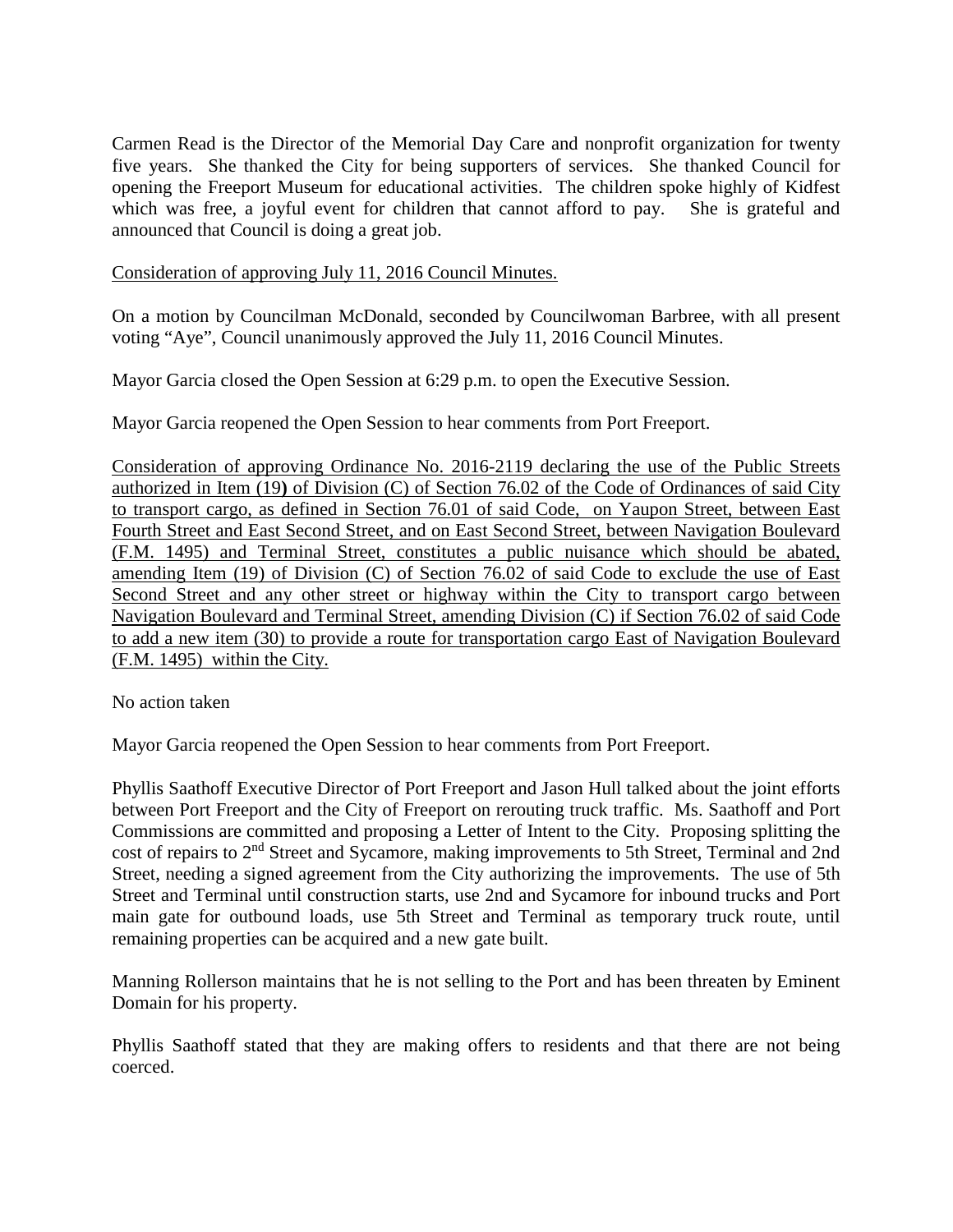Reuben Renobato asked why the tax payers would pay half of the cost of the repairs if the Port was responsible for destroying the roads.

David Terry of VIT, Inc. has a business on East 2nd and Terminal Street for over 65 years. Shutting down the road would terminate their business. He recognizes the problem and safety of families, any consideration given is appreciated.

Scott Glick has the same concern that Mr. Terry stated. The closing of  $2<sup>nd</sup>$  Street would have a negative impact on their businesses.

Mr. Tim Vernor of Vernor Material Equipment feels that since they are the number one customer with the Port, feels that it is their trucks they are complaining about. It would be a hardship for them and very costly, hoping for a resolution and maintain an entrance for trucks.

Felicia Harris representing Freeport Launch and Old River Marine recommends that the City work with the Port for alternatives on the truck routes.

Consideration of approving the sale of City's interest on Block 718, Lots 21-22 (undivided 50% interest) Velasco Townsite, known as 1727-1729 North Ave. P, Tax Id No. 8110- 3120- 000.

This item was reagendaed.

Consideration of taking action on any items discussed in Executive Session.

Mayor Norma Garcia closed the Executive Session and reconvenes the Open Session at 7:34 p.m. to motion.

On a motion by Councilwoman Mireles, seconded by Councilman McDonald, with all present "Aye", Council unanimously approved the City Manager to renegotiate a Letter of Intent with provision with Port Freeport.

Work Session: Mayor Norma M. Garcia opened the Work Session at 7:10 p.m.

Brazosport Water Authority representative expires in August 2016.

Mr. Pynes advises Council that Mr. Ron Wise's term will expire in August.

2nd Community Input for Fiscal Year 2016-2017.

No comments received.

Mayor Garcia closed the Work Session at 7:12 p.m. and opened the Executive Session.